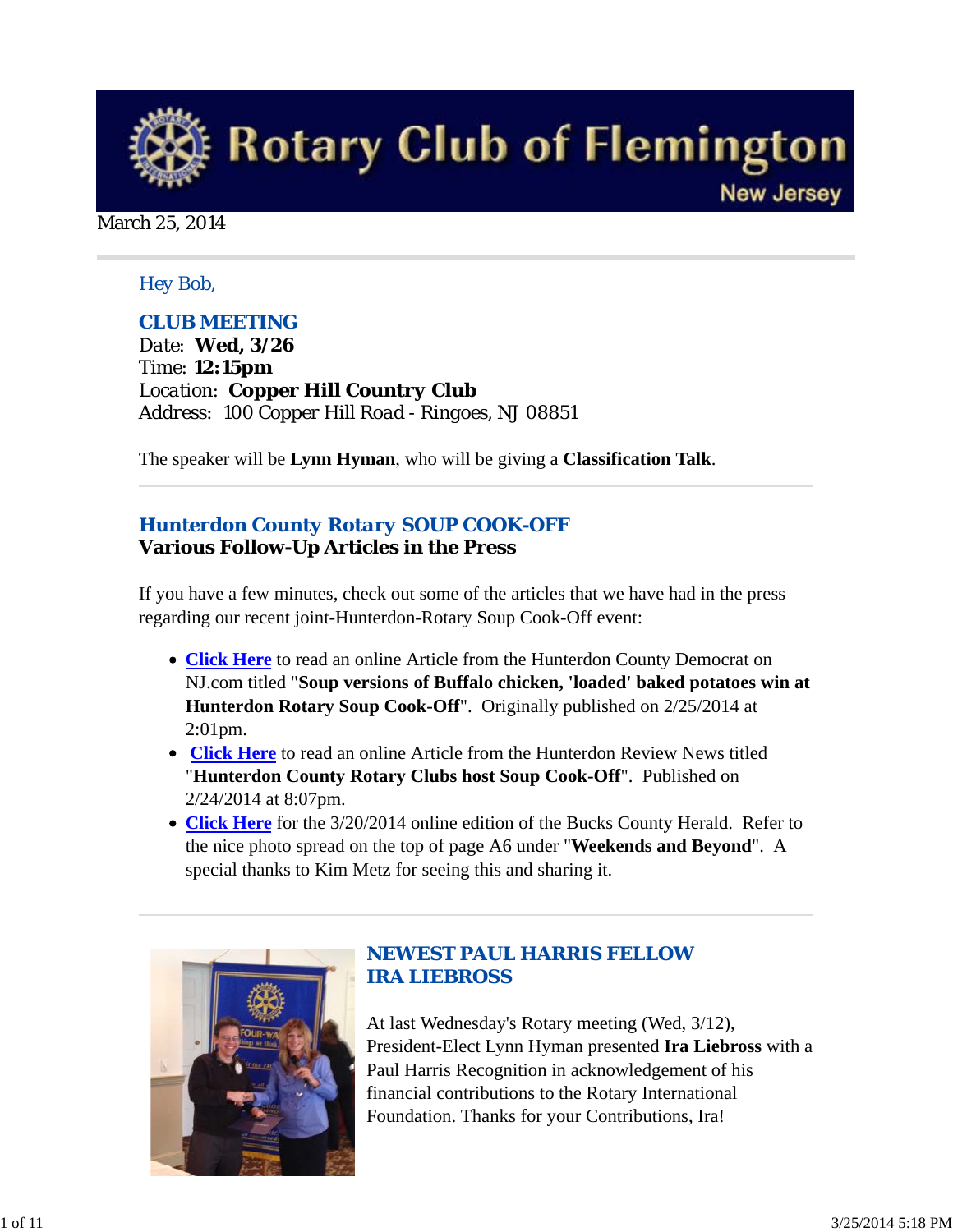

#### As you know, all members are encouraged to "**Donate \$100 Every Year**" to the **Rotary International (RI) Foundation**. RI initially invests the money for a period of

3-years. After 3-years, RI uses the interest earned to run RI. Then a portion of the original contribution (currently set at 50%) comes back to our Rotary District for our use in Grants, Ambassadorial Scholarships, and other District programs. The remaining 50% of the original contribution goes towards RI's international humanitarian efforts, including Polio Plus and Clean Water. Once a member has donated a total of \$1000, accrued over time, they are acknowledged with a Paul Harris Recognition. A Rotarian is considered a "sustaining member" if they consistently make a donation on a yearly basis. The money raised from the Polio Bee Hives and Polio Pigs are collected to support RI's Polio Plus program to help eliminate Polio from the world. If you too would like to make a donation, please contact Harry Mazujian or Club Treasurer, Bob Newland.



*Special 5th Wedenesday Offsite COCKTAIL HOUR Meeting at GALLO ROSSO Bar & Restaurant* **Wed, April 30, 2014** 5pm to 6:30pm

The Rotary Club of Flemington will be holding a special offsite cocktail hour meeting on 4/30, which is the 5th Wednesday of April.

It will be held at Gallo Rosso Bar & Restaurant, which is located at 100 Reaville Avenue. Please bring a guest / prospective

member, spouse or significant other. One drink and appetizers will be provided compliments of the club. Once the cocktail hour and meeting has ended, people attending are welcome to stay for dinner on their own.

*Please note that the regular noon lunch meeting on 4/30 was canceled in lieu of this special evening meeting*.



## *PRESIDENT'S MESSAGE* **From President Ira Liebross** Highlights from the March Board Meeting

President Ira wanted to share the following highlights from the March Board Meeting, held on 3/6/2014:

**Hunterdon County Tricentennial Parade (Sat, 3/22)**: The parade beings on Main Street at 4pm and is followed by birthday cake and hot chocolate in the Flemington Borough Park (next to Court Street). Please join me and your fellow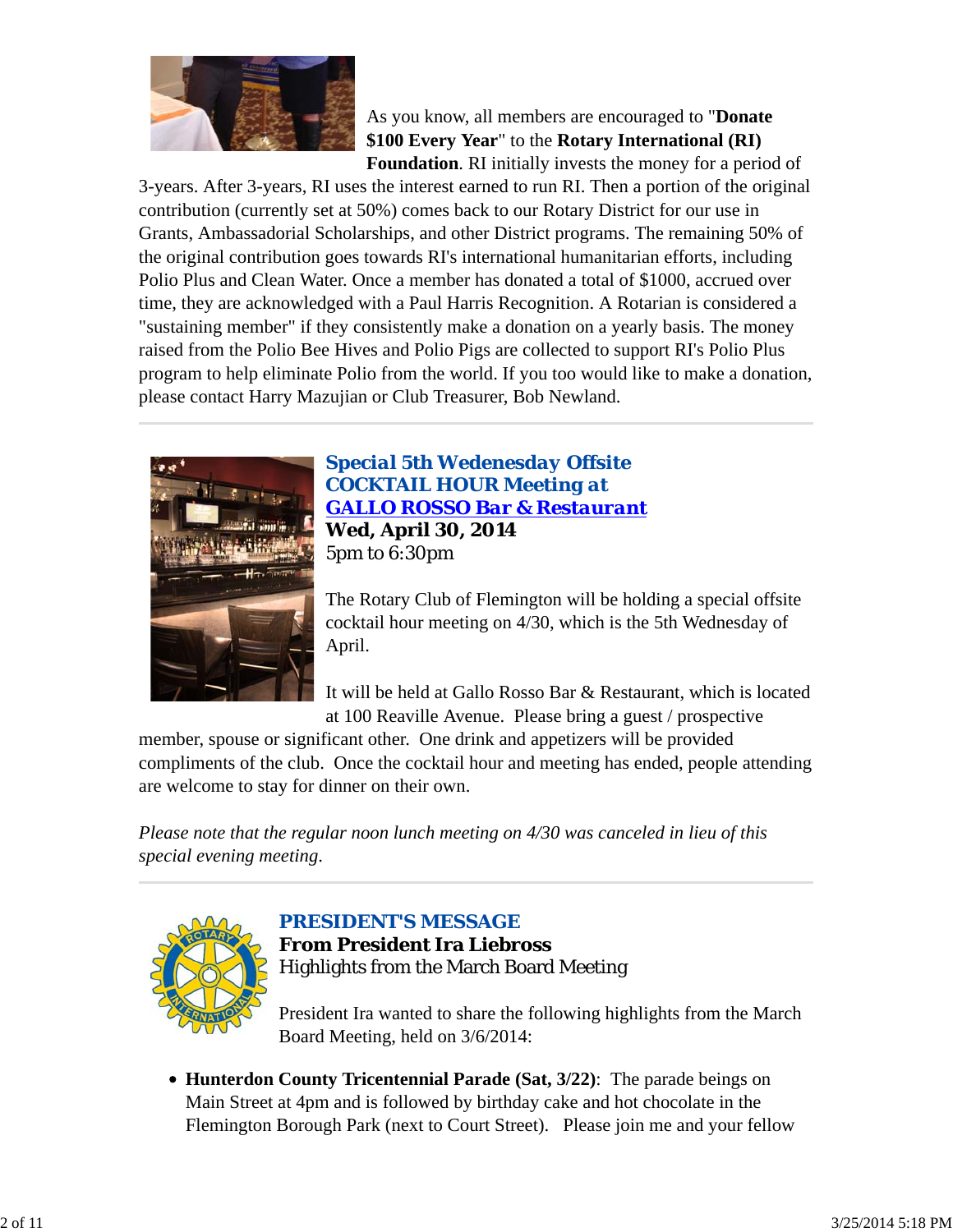Rotarians to help serve the cake and hot chocolate. Those interested should meet at the Flemington Women's Club at 4:30pm, located at 43 Park Avenue. Please sign up at the next Club Meeting, or let me know via email at **ClubPresident@FlemingtonRotaryNJ.org**.

- **Friday Fellowship at Jakes (Fri, 3/21 from 5pm to 6:30pm)**: Are you looking to start the party a little sooner? If so, then please attend the next Flemington Rotary Fellowship event at Jakes Restaurant on the night before the parade. The club will provide the appetizers. People attending will purchase their own drinks. We hope to see you along with your spouse, significant other, guest or potential new member.
- **\$100 Contribution in memory of Emily Caldwell Morrison**: On a more serious note, the board approved a \$100 contribution to the National Brain Tumor Society in memory of Emily Caldwell Morrison. Emily, who graduated from H.C.R.H.S. in 2005, passed away on March 1, 2014 at the age of 26. Emily had been diagnosed in 2011 with a rare type of brain tumor. Click Here for more info.
- **5th Wednesday Cocktail Hour Meeting at Gallo Rosso (Wed, 4/30 from 5pm to 6:30pm)**: The board approved the Membership Committee's suggestion to have the 5th Wednesday Meeting for April at an offsite location for cocktails. It will be held at Gallo Rosso located at 100 Reaville Avenue from 5 to 6:30pm. Please bring a guest / prospective member, spouse or significant other. One drink and appetizers will be provided compliments of the club. *Please note that the regular noon lunch meeting on 4/30 was canceled in lieu of the evening meeting*.
- **District Conference (Friday, May 2 to Saturday, May 3)**: Please remember and consider attending the District Conference. All members wishing to attend either Friday's program or the Saturday morning program will be fully reimbursed by the club. Please look to sign up at our weekly lunch meetings. See below in the E-Monger for more information.
- **Changing of the Guard Dinner (Wed, June 25)**: Please mark you calendars. The Changing of the Guard Dinner will be held on Wed, June 25 at the Copper Hill Country Club.

## *LUNCH DUES Invoice for January to June 2014* **From Lunch Treasurer, D.J. Wright**

At the Wed, 2/26 Club Meeting, D.J. passed out hard copies of the current Lunch Dues invoice for the period of January through June 2014. If you did not receive a copy, please **CLICK HERE** to download a PDF of the invoice. If you have any questions, please reach out to D.J. Wright.

## *Rotary BRIDGING THE GAP*

**Rotarians being Sought as Mentors!** March 25, 2014 - Job Fair May 13, 2014 - Awards Breakfast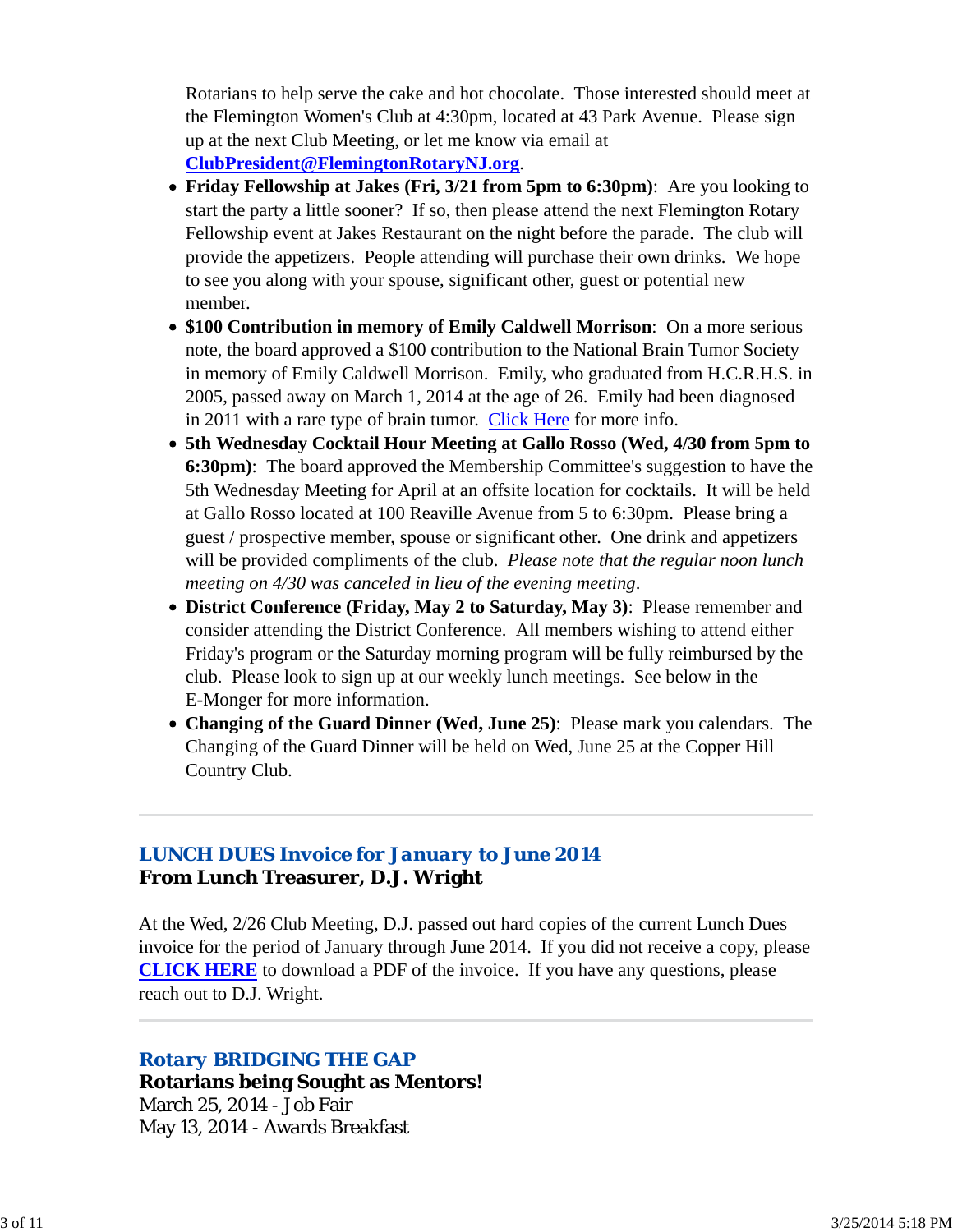## *Clinton Sunrise Rotary's FISHING DERBY* **Saturday, April 26, 2014**

The Clinton Sunrise Rotary Annual Fishing Derby will be held on Saturday, April 26, rain or shine. DeMott Pond will be stocked with fish for this **free family event**, and bait, bobbers and hooks will be supplied - just bring your own pole. The event is open to youth ages 4 - 16 years old and each participant will receive a raffle ticket for door prize drawings during the event.

Registration will be conducted from 8am-9am; fishing is from 9am - 12noon. DeMott Pond is located on Route 173 in Clinton, across the street and one block west of the Holiday Inn.

Sponsorship opportunities are available to offset the costs of stocking the pond and prizes for the youth participants. Contact Rotary at 908-279-0112. For more information or to download a sponsorship form, visit www.ClintonSunriseRotary.org

## *OFFICERS & BOARD MEMBERS for the 2014-2015 Flemington Rotary Year*

At the Wed, 2/26/2014 Flemington Rotary Lunch Meeting, a motion was made and approved for the following Officers & Board Members to serve for the 2014-2015 Rotary Year:

| President                                  | Lynn Hyman                                     |
|--------------------------------------------|------------------------------------------------|
| President-Elect                            | <b>Mick Schaible</b>                           |
| Secretary                                  | Michele Kavanagh                               |
| Treasurer, General                         | <b>Bob Newland</b>                             |
| Treasurer, Lunch                           | D.J. Wright                                    |
| Treasurer, Assistant Lunch Harrie Copeland |                                                |
| <b>Board Member</b>                        | <b>Ira Liebross</b> (Immediate Past President) |
| <b>Board Member</b>                        | <b>Nancy Kahl</b>                              |
| <b>Board Member</b>                        | <b>Ken Skowronek</b>                           |
| <b>Board Member</b>                        | <b>Joe Ziegler</b>                             |

## **2014-2015 RCOF Officers & Board Members:**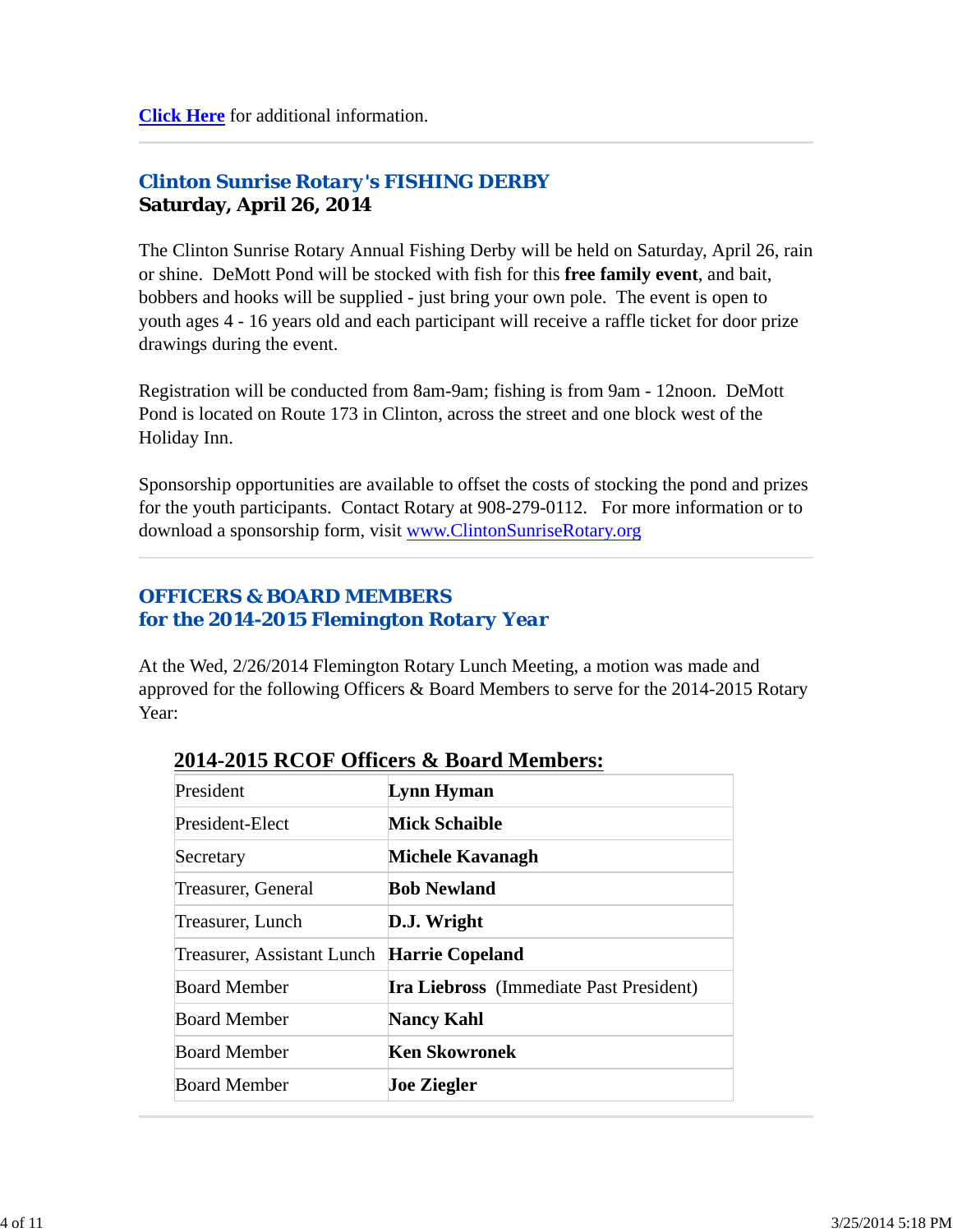

*2014 Rotary District 7510 94th Annual DISTRICT CONFERENCE* **May 2 - 3, 2014 Hotel Somerset-Bridgewater** 100 Davidson Avenue - Somerset, NJ

This year's District Conference will be held right in our backyard at the Hotel Somerset-Bridgewater on Davidson Avenue in Somerset!! **CLICK HERE** to register or to obtain additional

information.

The Conference has been made more affordable this year by going to an a la carte registration approach. You can choose to attend select portions OR to attend the entire Conference. The fee to attend will be charged accordingly. The change in registration approach was done to encourage a higher attendance.

If you have any questions, please contact **PDG Michael Hart** - District Conference Chair as follows: Home: 908-654-7384; Work: 732-549-5660; Email: drmhart@yahoo.com



As you know, the Rotary Club of Flemington is a member of the H.C. Chamber of Commerce. This enables all Rotarians the ability to attend a Chamber function as a "member". If someone asks you what your business is, you would explain that you are a member representing the Rotary Club of Flemington. **Click Here** to visit the Chamber website for a listing of upcoming events.



If you would like to learn more about events and activities going on around Flemington, please **CLICK HERE** to visit the Flemington Business Improvement District (BID) website.

## *Hunterdon Chamber Internet Radio "THE ROTARY HOUR"* **Mondays from 11am to 12noon**

PDG Megan Jones-Holt is the host of "The Rotary Hour" on the Hunterdon Chamber Internet Radio station and is looking for guests to have on the show. If you are intersted, please get in touch with Megan at (908)894-4590 or **mjonesholt@gmail.com**.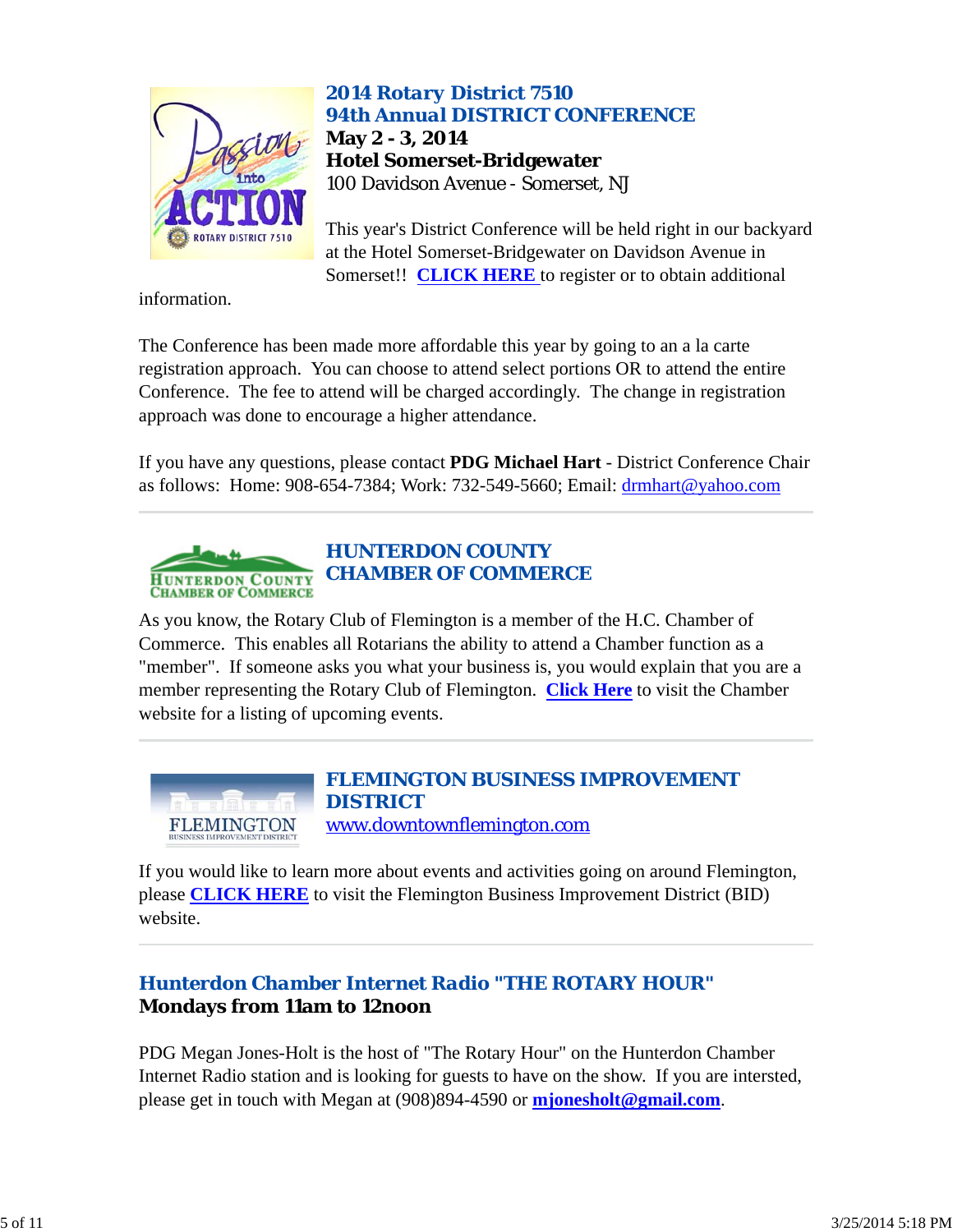**Click Here** to listen to the Hunterdon Chamber Internet Radio station from your PC, smart phone, mobile device, etc.

#### *ROTARY DISTRICT 7510 NEWS*

**Click Here** to read the current news from our Rotary District 7510.

### *SPEAKERS & PROGRAMS BEING SOUGHT*

We are always seeking new or creative ideas for upcoming meeting programs and speakers. If you have any leads, please pass them onto Mick Schaible. **Click here** to generate an email directly to Mick.

## *UPCOMING DATES TO NOTE*

#### **Summary of Upcoming Club Meeting Programs:**

Wed, 4/02: Bruce Miller, Executive Director of Raritan Township MUA

Wed, 4/09: Habitat for Humanity - Doreen Rockstrom, Interim Executive Director

Wed, 4/16: To Be Announced.

Wed, 4/23: To Be Announced.

Wed, 4/30: **OFFSITE Meeting**: **Cocktail Hour at Gallo Rosso Restaurant from 5pm to 6:30pm**. Please bring a guest / prospective member, spouse or significant other. One drink and appetizers will be provided compliments of the club. Please note that the regular noon lunch meeting on 4/30 was canceled in lieu of the evening cocktail hour meeting.

**Next RCOF Board Meeting**: Thurs,  $4/3/2014$  at 6:00 PM (usually the 1<sup>st</sup> Thursday). Next Membership Meeting: Wed, 4/9/2014 at 1:30 PM (usually the 2<sup>nd</sup> Wednesday).

#### **Upcoming RCOF Club Events, Fundraisers, Fellowship Events, Etc**.:

Sat, 5/31: Pedals for Progress Bicycle, Sewing Machine & Sports Gear Collection Sun, 6/8: Rotary Bark in the Park Dog Walk Wed, 6/25: Changing of the Guard Dinner at Copper Hill Country Club

#### **Rotary District 7510 Events & Functions:**

May 17: World Peace Day May 2-3: **District Conference** Wed,  $5/14$ : District Assembly - Hotel Somerset-Bridgewater (2:30pm to 8:30pm) May 30 - June 1: RYLA, 4-Way Test Speech Contest, Rotaract, Interact & Early Act.

## *COMMITTEE LIST:*

**Click Here** to download the listing of all current Club Committee's and its members.

## *"MEMBERS ONLY" WEBSITE:*

**Click Here for the Members Only section of the website to find:**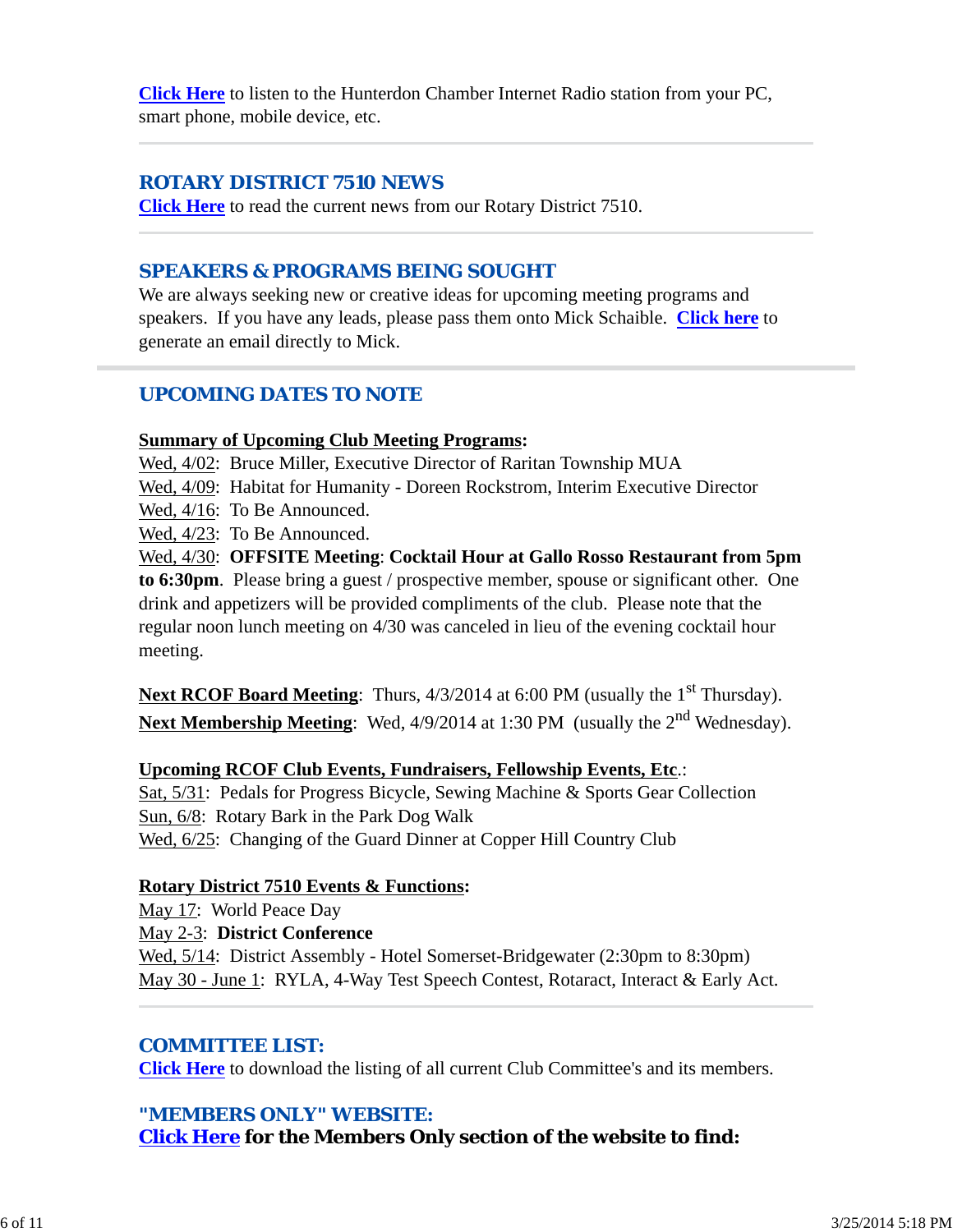- 1) The "Membership Proposal Form" to propose a new member.
- 2) New Member Information.
- 3) An Online Copy of the Club Membership Directory.
- 4) A Link to All Photos Albums of the Club.

#### *ROTARY WEBSITE LINKS:*

Rotary International: **www.Rotary.org** Rotary District 7510: **www.RotaryNJ.org**

#### *NEARBY ROTARY CLUB MEETINGS:*

As A Rotarian, you are Welcome to attend a Rotary Club meeting anywhere in the world. Click here for the Rotary Club Locator App. Or see below for some local meetings:

#### Mondays

**Lambertville/New Hope** (6:30 pm) - Lambertville Station Restaurant; 11 Bridge Street, Lambertville NJ 08530

**Piscataway** (12:15 pm) - Radisson Hotel; 21 Kingsbridge Road, Piscataway, NJ 08854

#### Tuesdays

**Whitehouse** (12:15 pm) - Max's 22; 456 Route 22 West, Whitehouse Station, NJ 08889 **Princeton** (12:15 pm) - The Nassau Club; 6 Mercer Street, Princeton, NJ 08540 **Bridgewater-Bound Brook** (12:15 pm) - Arbor Glenn; 100 Monroe St, Bridgewater 08807

#### Wednesdays

**Branchburg Township** (7:30 am): Stoney Brook Grille; 1285 Route 28, North Branch, NJ 08876

**Flemington** (12:15pm): Copper Hill Country Club; 100 Copper Hill Road, Ringoes, NJ 08851

**Hillsborough Township** (6:15 pm): Pheasant's Landing; 311 Amwell Road (Rt. 514), Hillsborough, NJ 08844

#### Thursdays

**Clinton Sunrise** (7:30 am): Clinton Fire Department; New Street, Clinton, NJ 08809 **Somerville/Bridgewater** (12:15 pm): Bridgewater Manor; 1251 US Highway 202/206, Bridgewater, NJ 08807

**Trenton** (12:15 pm): Freddie's Tavern; 12 Railroad Avenue, West Trenton, NJ 08628

#### Fridays

**North Hunterdon** (12:15 pm): Beaver Brook County Club; 25 County Club Drive, Annandale, NJ 08801 **Princeton Corridor** (12:15pm): Hyatt Regency; 102 Carnegie Center, Rt. 1 North, Princeton, NJ 08540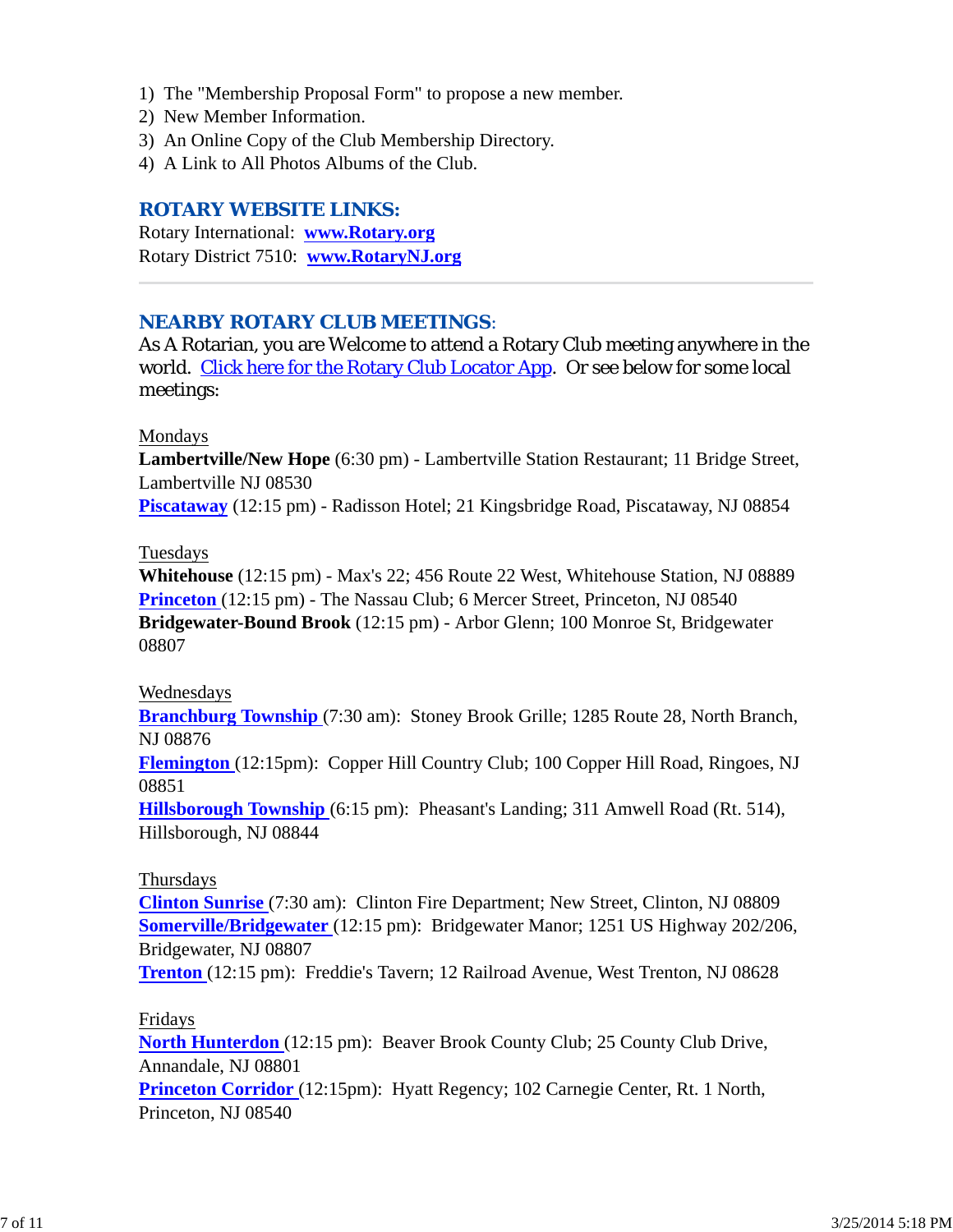## RI President's Call for Action in **2013-2014**: **"Engage Rotary, Change Lives"**

# **Rotary Club of Flemington - Our 90th Year**

Founded October 3, 1923 \* Charter #1529 \* District 7510

| President                                                    | <b>Ira Liebross</b>                            |  |  |
|--------------------------------------------------------------|------------------------------------------------|--|--|
| President-Elect                                              | <b>Lynn Hyman</b>                              |  |  |
| Secretary                                                    | <b>Michele Kavanagh</b>                        |  |  |
| Treasurer, General                                           | <b>Bob Newland</b>                             |  |  |
| Treasurer, Lunch                                             | <b>D.J. Wright</b>                             |  |  |
| <b>Board Members</b>                                         | <b>Karen Widico</b> (immediate past president) |  |  |
|                                                              | <b>Jim Davidson</b>                            |  |  |
|                                                              | <b>Nancy Kahl</b>                              |  |  |
|                                                              | <b>Mick Schaible</b>                           |  |  |
|                                                              | <b>Chris Venditti</b>                          |  |  |
| Sergeant-at-Arms                                             | <b>Tom Fisher</b>                              |  |  |
| <b>RI</b> President                                          | Ron D. Burton (Norman, Oklahoma, USA)          |  |  |
| District Governor (DG)                                       | Tulsi R. Maharjan (Branchburg, NJ)             |  |  |
| District Governor Elect (DGE)                                | Melvin I. Kevoe "Mel" (Springfield, NJ)        |  |  |
| District Governor Nomimee (DGE)                              | Hal Daume (Berkeley Heights, NJ)               |  |  |
| <b>Assistant District Governor (ADG)</b>                     | Michael Toscani (Lambertville-New Hope, PA)    |  |  |
| Club Meetings: Wednesday, 12:15 pm, Copper Hill Country Club |                                                |  |  |

100 Copper Hill Road, Ringoes 08551



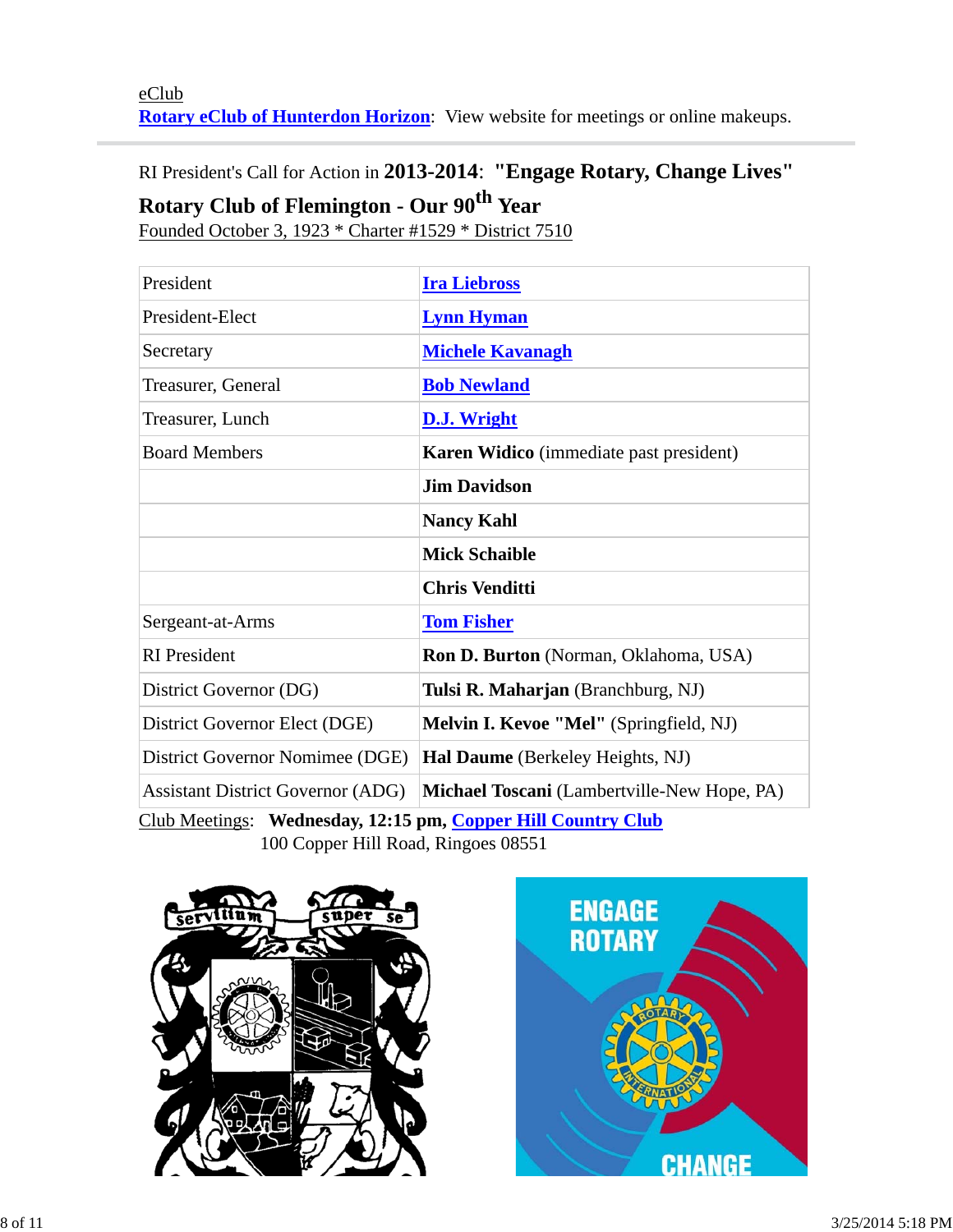



*MISSION STATEMENT*: The mission of Rotary International is to assist and guide Rotarians and Rotary clubs to accomplish the Object of Rotary to ensure Rotary's continuing relevance and to help build a better world, emphasizing service activities by individuals and groups that enhance the quality of life and human dignity, encouraging high ethical standards, and creating greater understanding among all people to advance the search for peace in the world.

**THE OBJECT OF ROTARY:** The object of Rotary is to encourage and foster the ideal of service as a basis of worthy enterprise and, in particular, to encourage and foster:

**1st**: The development of acquaintance as an opportunity for service;

**2nd**: High ethical standards in business and professions, the recognition of the worthiness of all useful occupations, and the dignifying of each Rotarian's occupation as an opportunity to serve society;

**3<sup>rd</sup>**: The application of the ideal of service in each Rotarian's personal, business and community life;

**4th**: The advancement of international understanding, goodwill, and peace through a world fellowship of business and professional persons united in the ideal of service.

*THE 4-WAY TEST*: "Of the things we think, say or do:

**1st**: Is it the Truth?

2<sup>nd</sup>: Is it Fair to all concerned?

**3<sup>rd</sup>:** Will it build goodwill and better friendships?

**4th**: Will it be beneficial to all concerned?"

#### *ROTARY's AVENUE'S OF SERVICE*:

**1)** Through **Club Service**, we have fun, build lasting friendships, and make sure that our club runs well.

**2)** Through **Vocational Service**, we volunteer our professional skills to serve others and promote integrity in everything we do.

**3)** Through **Community Service**, we address local needs and work with our community to bring lasting improvements.

**4)** Through **International Service**, we meet humanitarian needs around the globe and promote world understanding and peace.

**5)** Through **Youth Service**, we work with young people to help them become the next generation of leaders, visionaries, and peacemakers.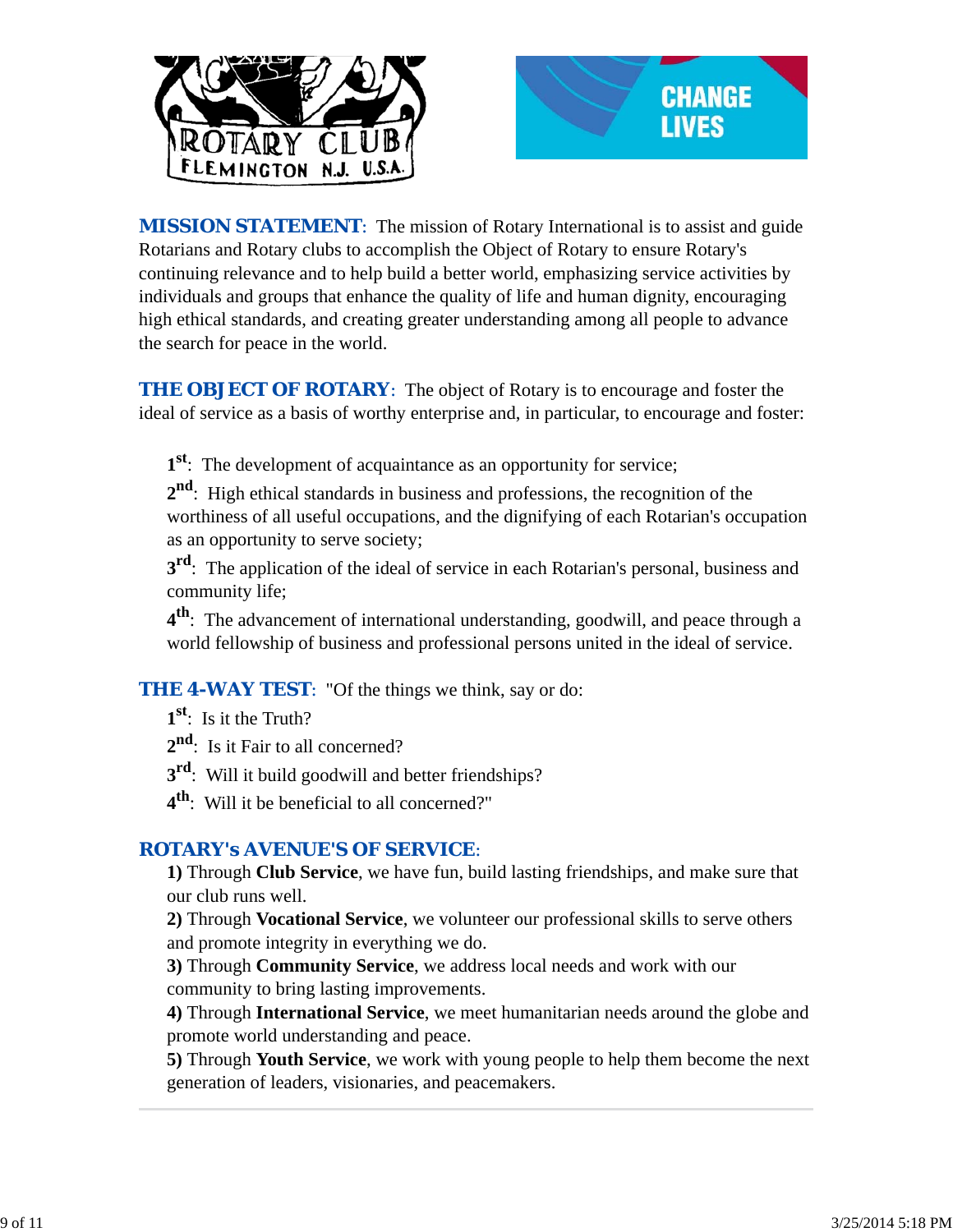## **2013-2014 CLUB MEMBER ROSTER Rotary Club of Flemington, NJ**

Current Number of Members: 45

| <b>Rotarian</b>                   | <b>Member Since</b> | <b>Classification</b>           |
|-----------------------------------|---------------------|---------------------------------|
| Black, Bruce B.                   | 2007                | <b>Health and Fitness</b>       |
| Bohler, Herbert C. (Herb)         | 1977                | <b>Specialty Advertising</b>    |
| Chittenden, Robert L. (Bob)       | 2003                | M.E.F.P. Consulting Engineering |
| Clark, Arthur L. (Sandy)          | 1987                | Printing                        |
| Copeland, Harrie E. III           | 1976                | Auctioneering/Banking           |
| Davidson, James G. (Jim)          | 2002                | <b>Rubber Products</b>          |
| Ferrari, Frederick J. (Fred)      | 1964                | Orthodontia                     |
| Fisher, Charles H. (Charlie)      | 1961                | <b>Funeral Services</b>         |
| Fisher, Thomas H. (Tom)           | 2012                | Property & Casualty Insurance   |
| Harrison, Jeffrey (Jeff)          | 1996                | Psychotherapy                   |
| Hennessy, Jr., Richard (Rich)     | 2010                | <b>Financial Advisor</b>        |
| Hyman, Lynn                       | 2010                | <b>Retail Banking</b>           |
| Kahl, Nancy                       | 2012                | Massage Therapy                 |
| Kamnitsis, Christopher P. (Chris) | 2001                | <b>Financial Planning</b>       |
| Kavanagh, Michele                 | 2013                | <b>Community Banking</b>        |
| Liebross, Ira                     | 1997                | <b>Family Medicine</b>          |
| Loew, Darren                      | 2002                | Orthodontics                    |
| Martin, Teresa (Terry)            | 1993                | Solid Waste/Recycling           |
| Mazujian, Harry                   | 2004                | Clergy                          |
| McWilliams, Nancy                 | 1992                | Psychotherapy                   |
| Metz, Kim                         | 2007                | <b>Technical Education</b>      |
| Muller, George D.                 | 1964                | <b>Cut Glass Manufacturing</b>  |
| Nastasi, William (Bill)           | 1996                | <b>General Contracting</b>      |
| Newland, Robert D. (Bob)          | 1998                | Insurance                       |
| Ownes, Terry M.                   | 1987                | <b>Floor Covering</b>           |
| Parente, Steven (Steve)           | 2005                | Classification                  |
| Phelan, Christopher J. (Chris)    | 2009                | <b>Chamber Of Commerce</b>      |
| Randolph, R. Wayne                | 1982                | <b>Veterinary Medicine</b>      |
| Reinbacher, Otto A.               | 1997                | Clergy                          |
| Rogow, Stephen S. (Steve)         | 1973                | Orthodontics                    |
| Schaible, R. Michael (Mick)       | 1998                | <b>Appraisal Services</b>       |
| Skowronek, Kenneth J. (Ken)       | 1994                | Family Law                      |
| Sollner, Richard F. (Dick)        | 1962                | Air Transportation              |
| Stothoff, Richard H. (Dick)       | 1966                | <b>Sanitary Engineering</b>     |
| Stout, Deborah (Debbie)           | 2013                | <b>Retail Banking</b>           |
| Thatcher, Thomas P. (Tom)         | 2006                | Professional Planning           |